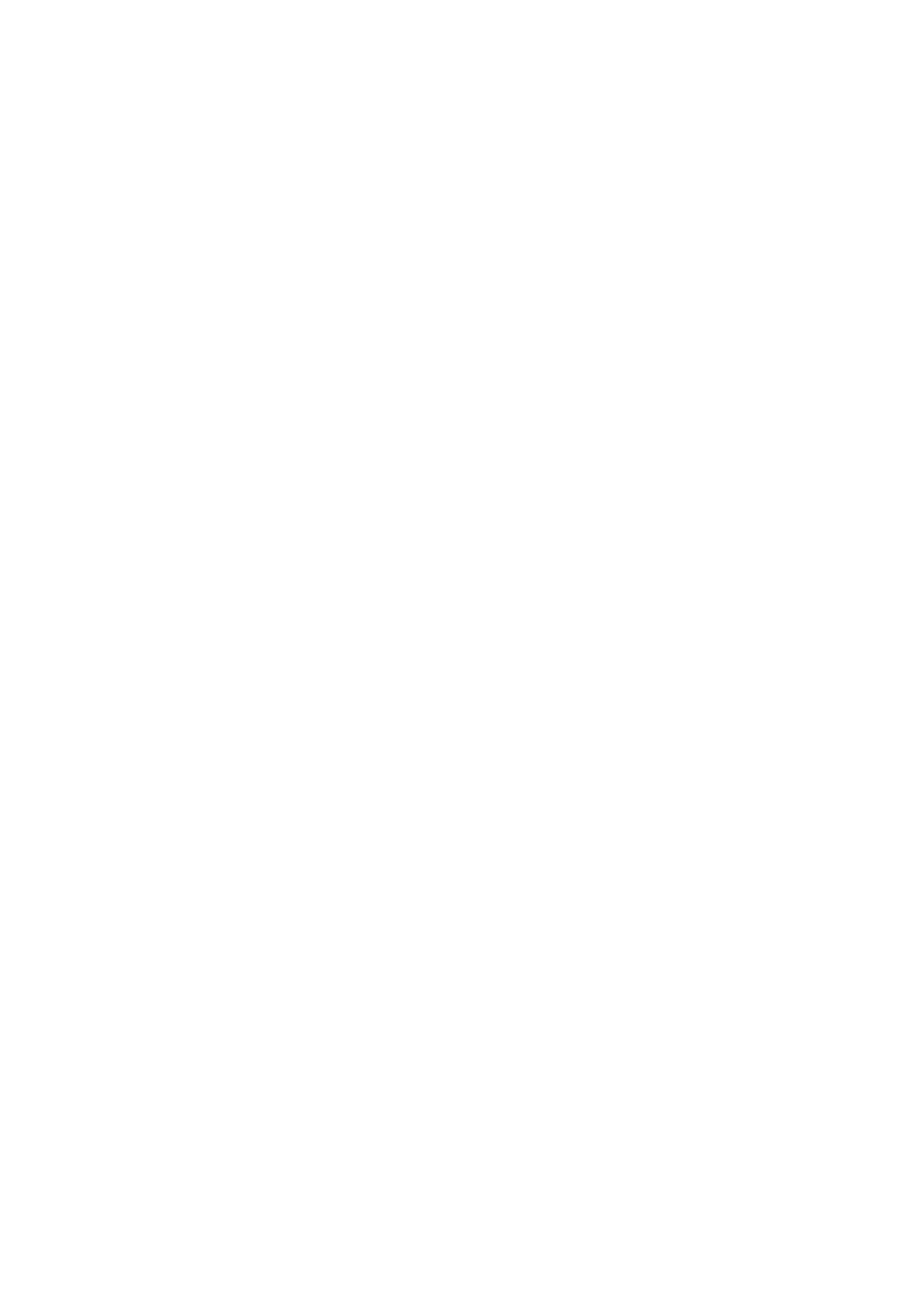I lettori che desiderano informarsi sui libri e le riviste da noi pubblicati possono consultare il nostro sito Internet: www.francoangeli.it e iscriversi nella home page al servizio "Informatemi" per ricevere via e-mail le segnalazioni delle novità.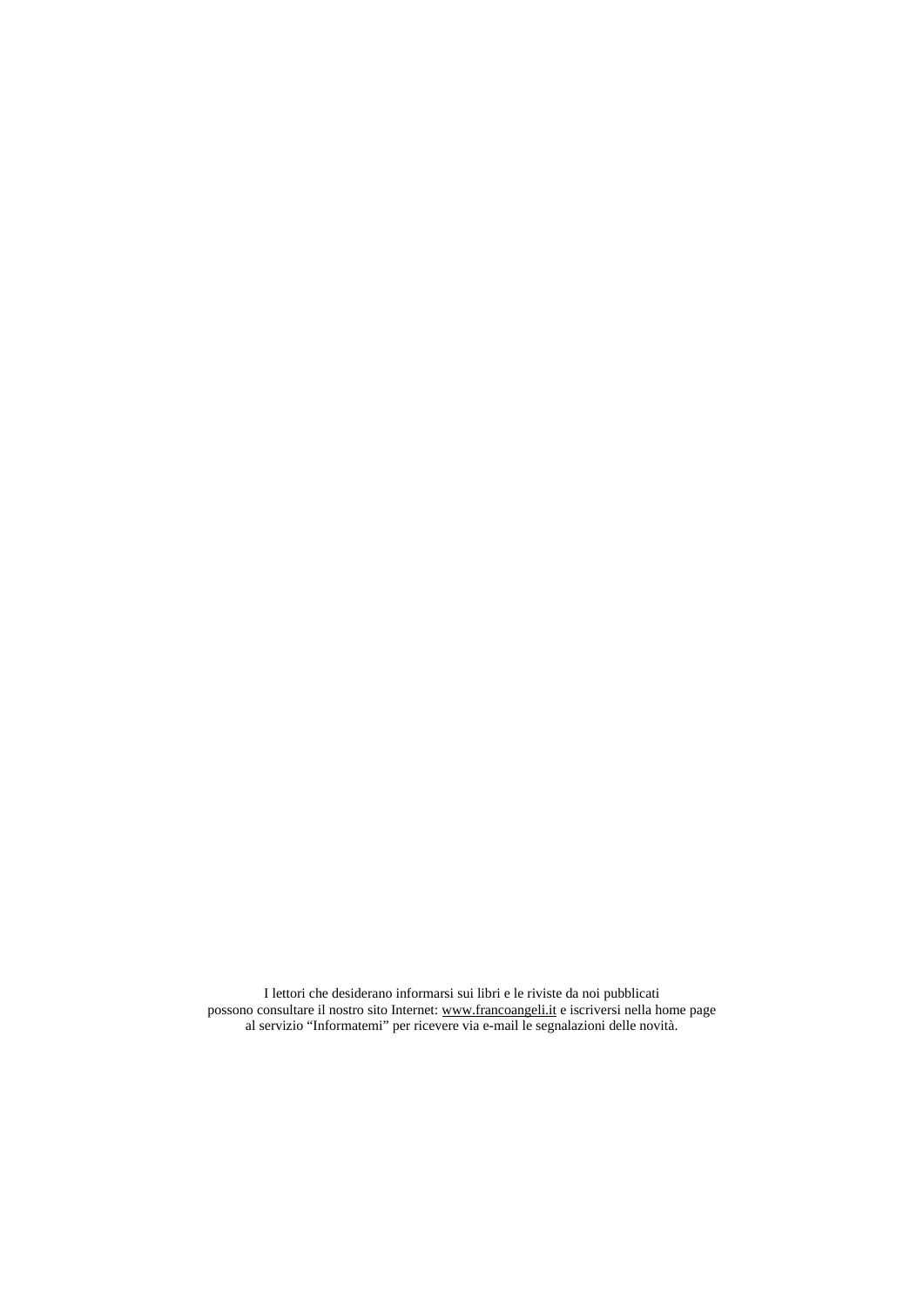# Aiop Lombardia

**Gabriele Pelissero** 

# **Health in Lombardy**

**HEALTH SYSTEM AND HOSPITAL ACTIVITY BETWEEN 2003 AND 2008** 



## **FrancoAngeli**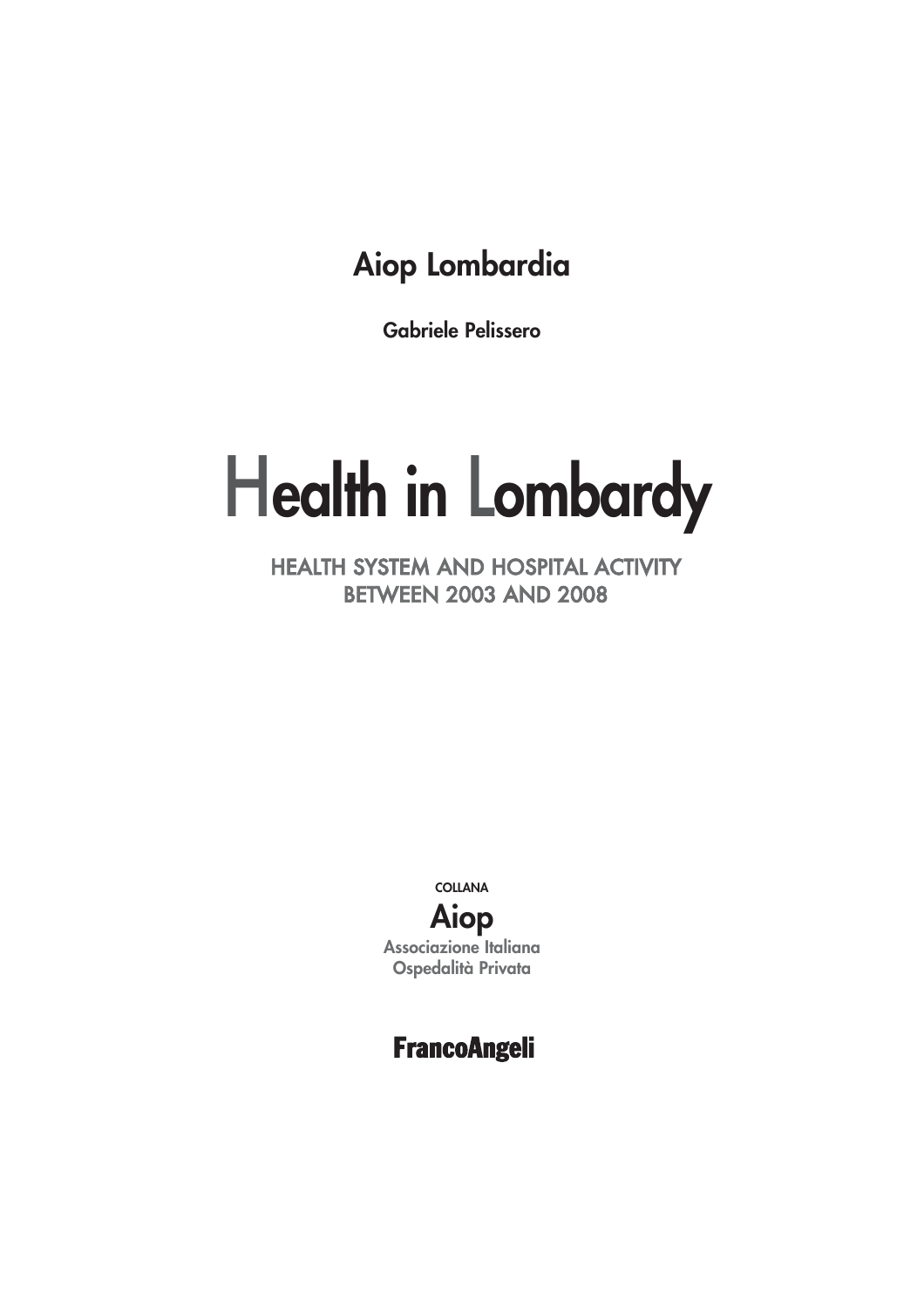Copyright © 2010 by FrancoAngeli s.r.l., Milano, Italy.

*L'opera, comprese tutte le sue parti, è tutelata dalla legge sul diritto d'autore. L'Utente nel momento in cui effettua il download dell'opera accetta tutte le condizioni della licenza d'uso dell'opera previste e comunicate sul sito www.francoangeli.it.*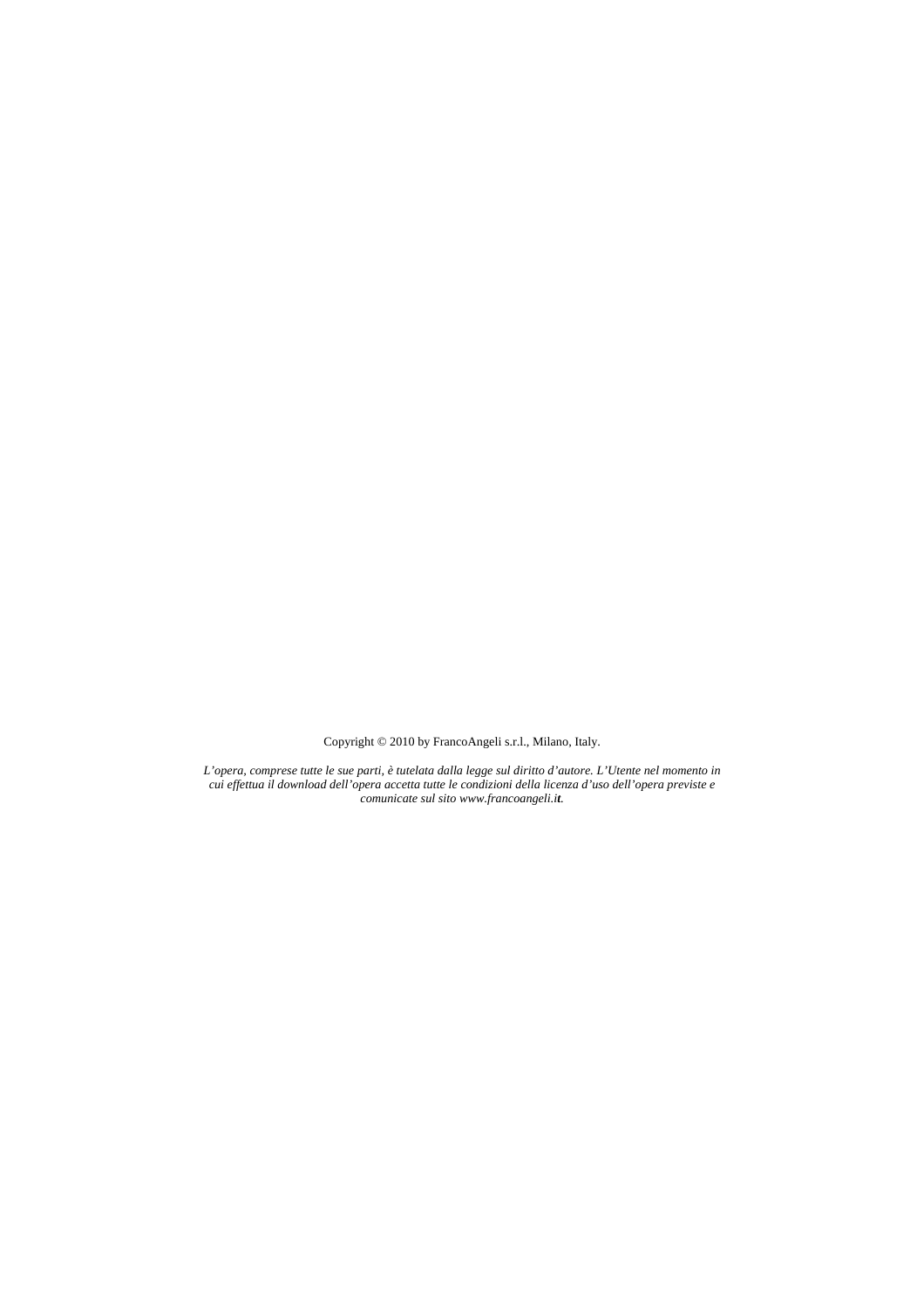### *Contents*

#### **Part I THE HEALTH SYSTEM IN LOMBARDY**

| 1. | The uniqueness of the Lombardy health system           | page          | 9   |
|----|--------------------------------------------------------|---------------|-----|
|    | Appendix – Regional Law of $11^{th}$ July 1997, no. 31 | $\rightarrow$ | 18. |
| 2. | The evolution of the health system in Lombardy         |               |     |
|    | between 2003 and 2008                                  | $\rightarrow$ |     |
| 3. | Italian regional health systems and the Lombardy       |               |     |
|    | experiment                                             | $\rightarrow$ | 28  |
| 4. | Economic crisis, federalism and health                 | $\rightarrow$ |     |

#### **Part II ANNUAL REPORTS ON HOSPITAL ACTIVITY BETWEEN 2003 AND 2008**

| Introduction                                       |               |     |
|----------------------------------------------------|---------------|-----|
| Report on the Lombardy hospital system $-2003$     | ≫             | 46  |
| Report on the Lombardy hospital system $-2004$     | $\rightarrow$ | 51  |
| Report on the Lombardy hospital system $-2005$     | $\rightarrow$ | 57  |
| Report on the Lombardy hospital system $-2006$     | $\rightarrow$ | 66  |
| 10. Report on the Lombardy hospital system $-2007$ | $\rightarrow$ | -81 |
| 11. Report on the Lombardy hospital system $-2008$ | $\rightarrow$ | 100 |
|                                                    |               |     |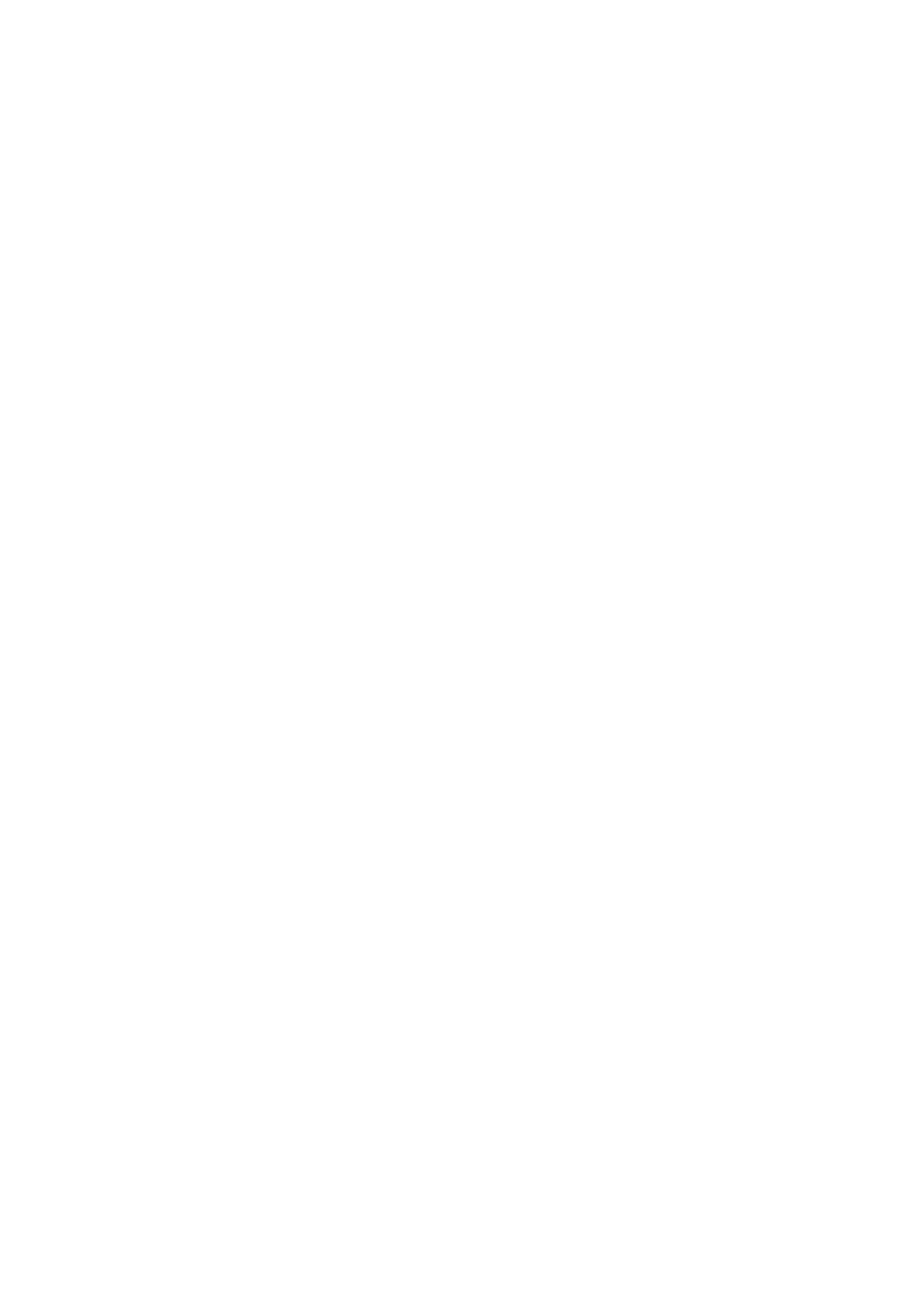*Part I* 

*The health system in Lombardy*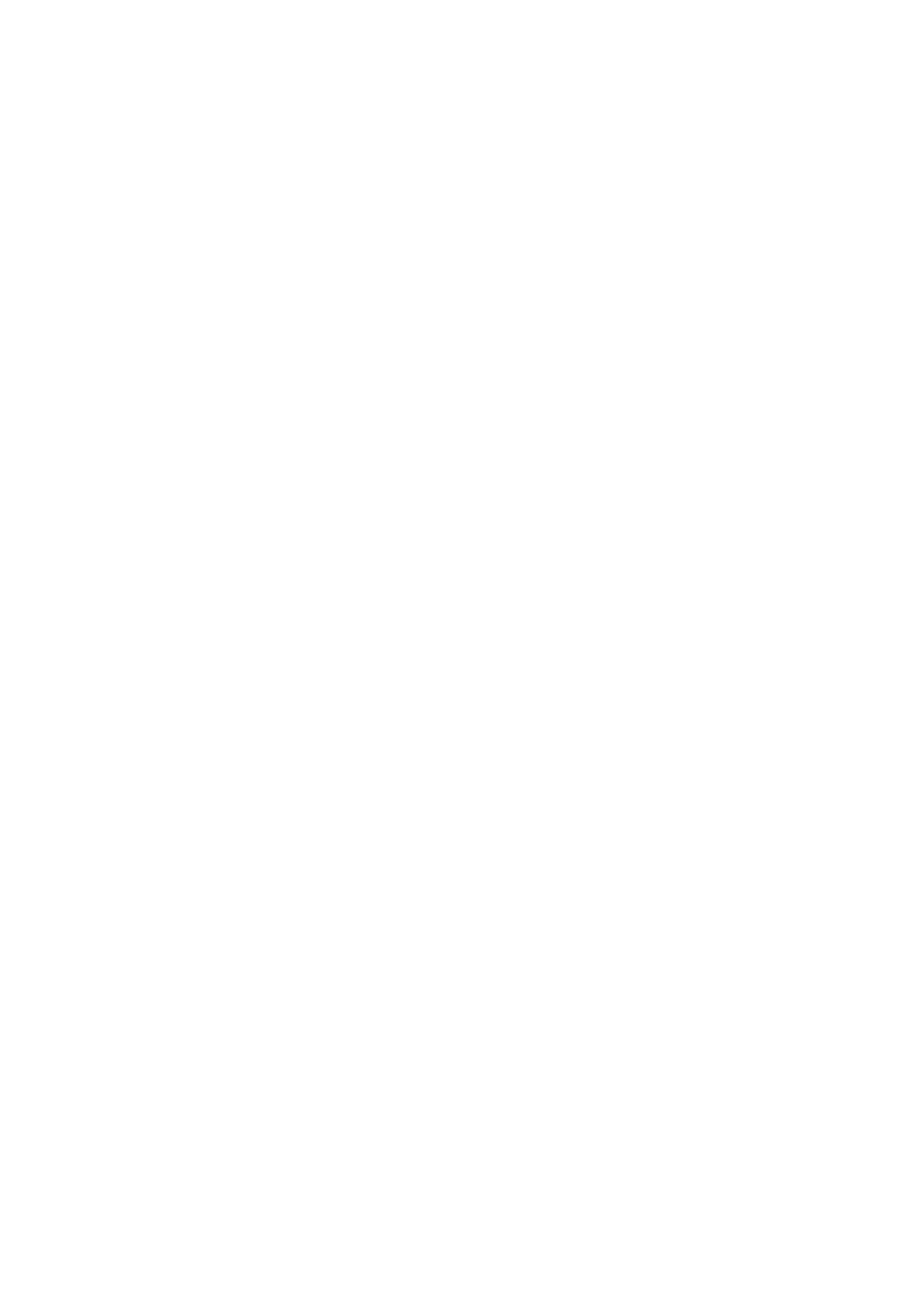### *1. The uniqueness of the Lombardy health system*

The Italian National Health Service (SSN) instituted by Law no. 833 of 12<sup>th</sup> December 1978 can be classified among the "Beveridge" types of health systems, whose forefather is the British National Health Service (NHS) on which the Italian model is explicitly based on*.*

Both systems are implemented on the principle of universal coverage (extended to all citizens) and solidarity (funding through fiscal or *parafiscal* taxation), but beyond all lexical similarities, they strongly differ as to organizational profiles.

The Italian National Health Service, in fact, originated as a composite organism in which regional differences rapidly gained great importance.

The British model is a substantially centralised and unifying system, whereas the Italian health reform already in its first version introduced a centrifugal drive in the organisation of a health system capable of producing different organisational models in every region. This circumstance radically opposed even the former Italian setup, which availed of uniform healthcare activities across the nation comprising mutuality institutions, the public health operators and hospital trusts.

This phenomenon was further boosted by the so-called "Reform of the Reform" passed with Legislative Decrees 502/92 and 517/93, and with the Reform of Section V of the Constitution approved by Constitutional Law no. 3 of 18/10/2001.

A closer analysis reveals that in reality the different organizational models adopted by the regions and Autonomous Provinces of Trento and Bolzano can be considered from the organizational standpoint as important regional variations of a common scheme.

*A scheme that takes as reference point the centralistic principle, even if done regionally, tends to assign to a sole entity all the main functions of fi-*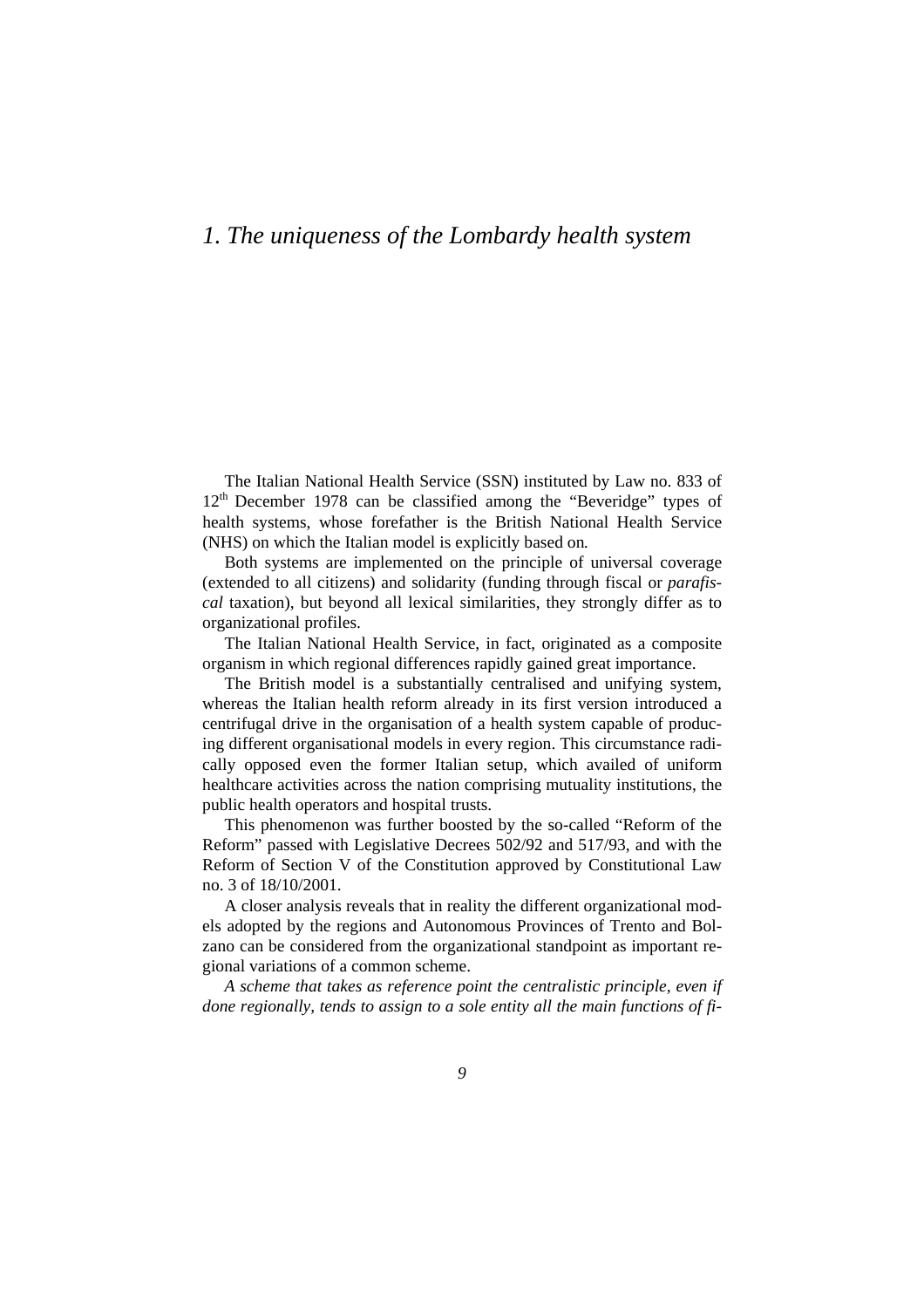*nance, governance, production, supply and control of all the health activities concerning prevention, healthcare and rehabilitation.* 

This entity is represented by the Region (which finances and governs).

Through its own instruments (*ASL*, Local Health Authorities) it produces, supplies and monitors all the services (prevention, primary care, specialist and hospital care, and rehabilitation).

This model tolerates external health providers not belonging to the dominant entity (such as accredited private facilities) only within strict planning and control of volumes and types of "contract" services.

This excludes any form of competition and makes of centralised planning its own fundamental governance tool.

It had been pointed out that, the Italian National Health Service conceived as such is full of strong conflicts of interests, particularly evident at Local Health Authorities (*ASL*) levels, where the provider of all the health services is also the same entity controlling its quality and adequacy.

Attention was also called to how, in such a compact and centralised model, the wellbeing of the users (the citizens, the sick) is exclusively entrusted to the "benevolence of the prince" given the overwhelming disparity between the strength of the system (which aggregates policies, bureaucracy and professions) and that of the single citizen.

Structured on the norms mainly expressed in Regional Law no. 31/97 (see the following Appendix), *Lombardy's health system distinguishes itself from the systems of the other regions, because it does not follow any of the many regional variations of the national scheme, but presents a unique organizational model, so constructed as to be able to face and resolve some serious critical points arising from the original implementation of the Italian National Health Service.*

With regard to general principles, the Lombardy model fully incorporates the principle of universal coverage and financing solidarity set as the basis of the Italian NHS, but alongside these, it introduced, in a vigorous manner, the right of freedom to choose, made concrete through the principle of subsidiarity.

The uniqueness of Lombardy's outstanding organizational profile can be traced to two fundamental aspects:

- 1) The effort to eliminate (or at least greatly reduce) the conflicts of interests arising from the centralistic and the oligopolistic conceptions characterising the other regions;
- 2) The transfer of power from the health organization, with its interests and bureaucratic procedures, to the citizens by activating processes that make the principle of freedom to choose the place of treatment a very concrete reality.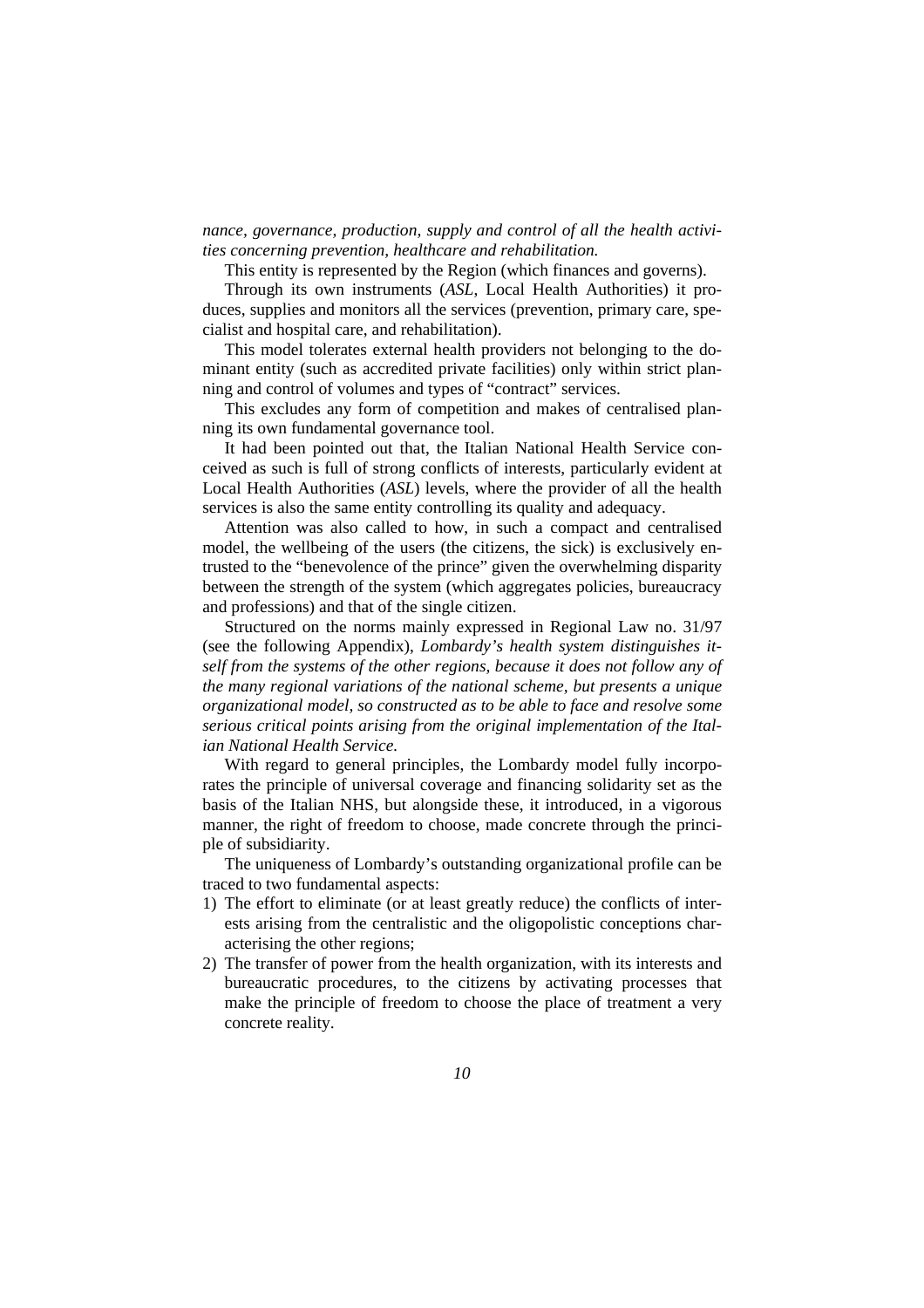The *first point* can be translated into the clear separation between the functions entrusted to the *ASLs* (organisation of public health activities, of basic care and control of specialist and hospital activities) and the organisation and production of specialist and hospital services entrusted to public or private Hospital Enterprises, all subject to the same accreditation paths and control systems carried out by the region and the *ASLs.*

This solution ensures that Lombardy will not repeat the paradoxical conditions typically and normally present in the other regions, where the *ASL* inspectors monitor the hospitals of the same *ASL* and report to the Director General on whose authority both the inspectors and hospitals depend and who may have to adopt provisions against his own self.

The separation between the *ASL* and the Hospital Enterprises instead foments a permanent debate between the *ASL* and hospital care providers which has produced numberless corrective measures in the daily run of healthcare activities, to increase efficiency and adequacy.

The *second point* resolutely addresses one of the crucial issues for all the European health systems and a critical problem which has been denounced for decades*.*

The traditional structure of the health authorities and hospitals tends in fact to organize and create procedures oriented more towards satisfying internal demands rather than addressing the needs of users.

Contrary to the many affirmations on the centrality of patients, and of the need to humanise the hospital and the ethical commitment of administrators and operators, the daily conditions of out-patients' departments treating multiple specialisations and hospitals (not only in Italy) were for decades characterised by low occupancy rates of hospital beds, reduced use of equipment and complex structures such as the surgical and intensive care departments, long waiting lists and objective difficulties in accessing treatments, especially the most specialised ones. All this goes to the disadvantage of the culturally and socially weaker users.

Even the more disciplined and programmed health systems suffer from similar critical dysfunctions which at times provoke periodic cases of violent accusations by the media, mostly generating numberless painful cases which do not go unnoticed by the public.

It is not surprising that the most relevant of these critical situations is furnished precisely by the British National Health Service*,* the low satisfaction levels and the long waiting lists of which are clear evidences of the historical limits of the centralistic healthcare planning methods.

In such a diffused context in the European Union and in Italy, Lombardy faced the problem in an unique way and concretely focused on the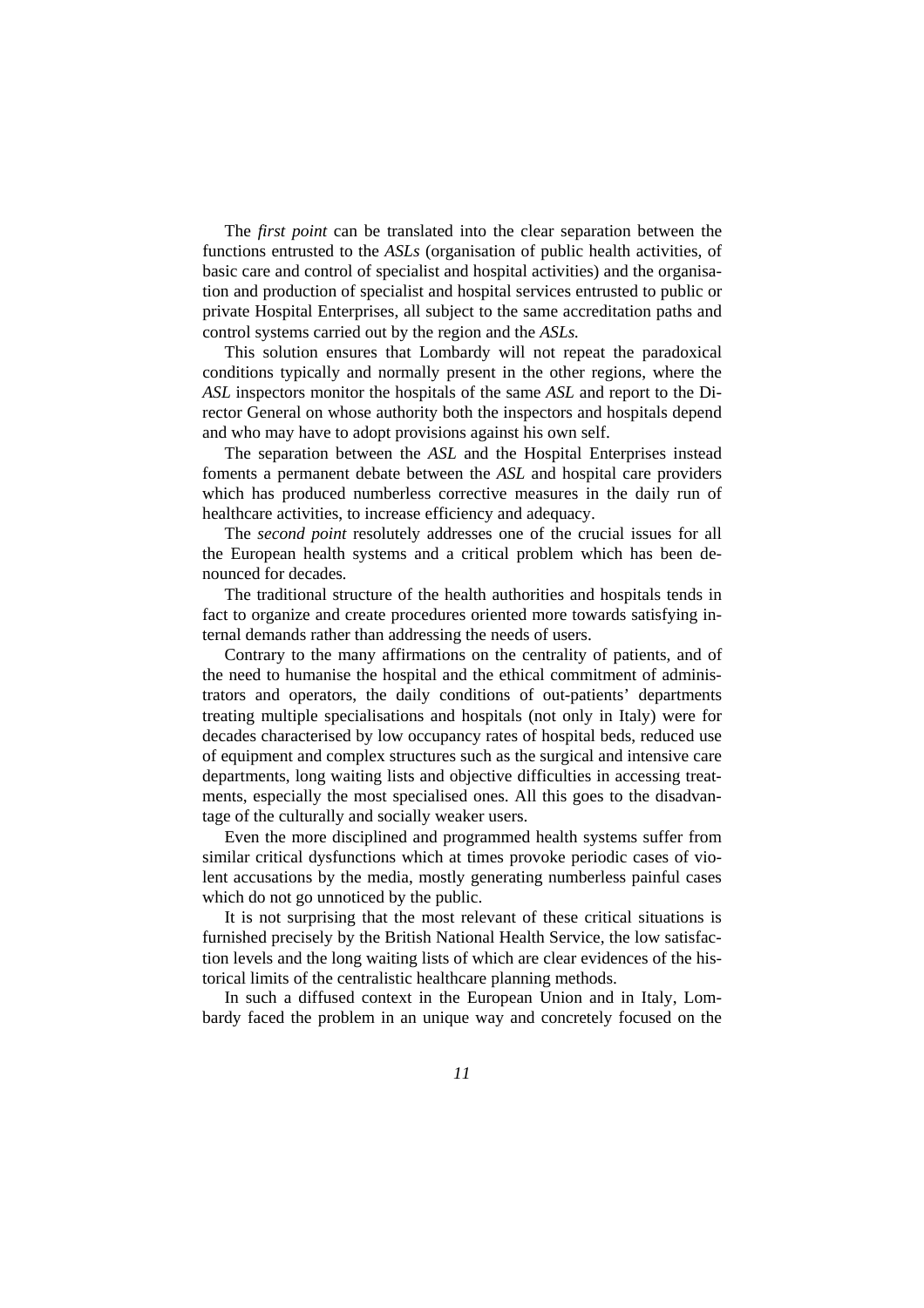citizen and the patient not by merely affirming principles, but by planning and implementing a health organization capable of effectively give power to the users of the health system: the power to choose the hospital services and specialised outpatient care from different providers, and the power to weigh the economic advantages or disadvantages of a healthcare provider that is paid only for the services chosen by the patient and effectively supplied.

To reach this goal, Lombardy from 1997 onwards through Regional Law no. 31 promoted the development of a mixed system, made of public and private hospital providers which in a very short time reached a rate of 2/3 and 1/3 of the entire offer respectively.

Unlike all the other regional systems, which make great use of the private component although within a strict planning scheme, Lombardy encouraged a certain degree of competition between all the providers; leaving each hospital enterprise ample flexibility for the use of beds available and specialised services, allowing them to adapt to the fluctuation of the demand, and in the first years of the reform, avoided enforcing strict budget ceilings to the service volumes provided by each public or private hospital enterprise.

In this manner it implicitly stimulated the growth of a private component with increasingly high quality levels, operating in the low, medium and high specialisation, in the emergency care, and in general and specialist rehabilitation, generating a considerable flow of risk capital which has led to great investments and has created a modern and efficient hospital network.

As will be seen, this has resulted in an absolutely different type of private hospital network compared to those of many other regions. The difference lies in the large number of hospitals involved (1/3 of the entire regional health system) all highly qualified, as already denoted in 2004 from a case-mix index higher than any other public hospital network in Italy (graph 1.1).

All this sets a true basis for the complete fulfilment of the principle of the citizens' freedom of choice, and in effect the production of services within the entire Lombardy hospital network rapidly demonstrated its ability to respond to the demand by shortening the dramatically long waiting lists which had remained the same for decades.

But the presence of a mix of hospital operators alone is not enough to activate all the potentials of the system. We would need an economic engine, represented by the transition from the traditional payment-for-costs of production elements to the pay-for-service system.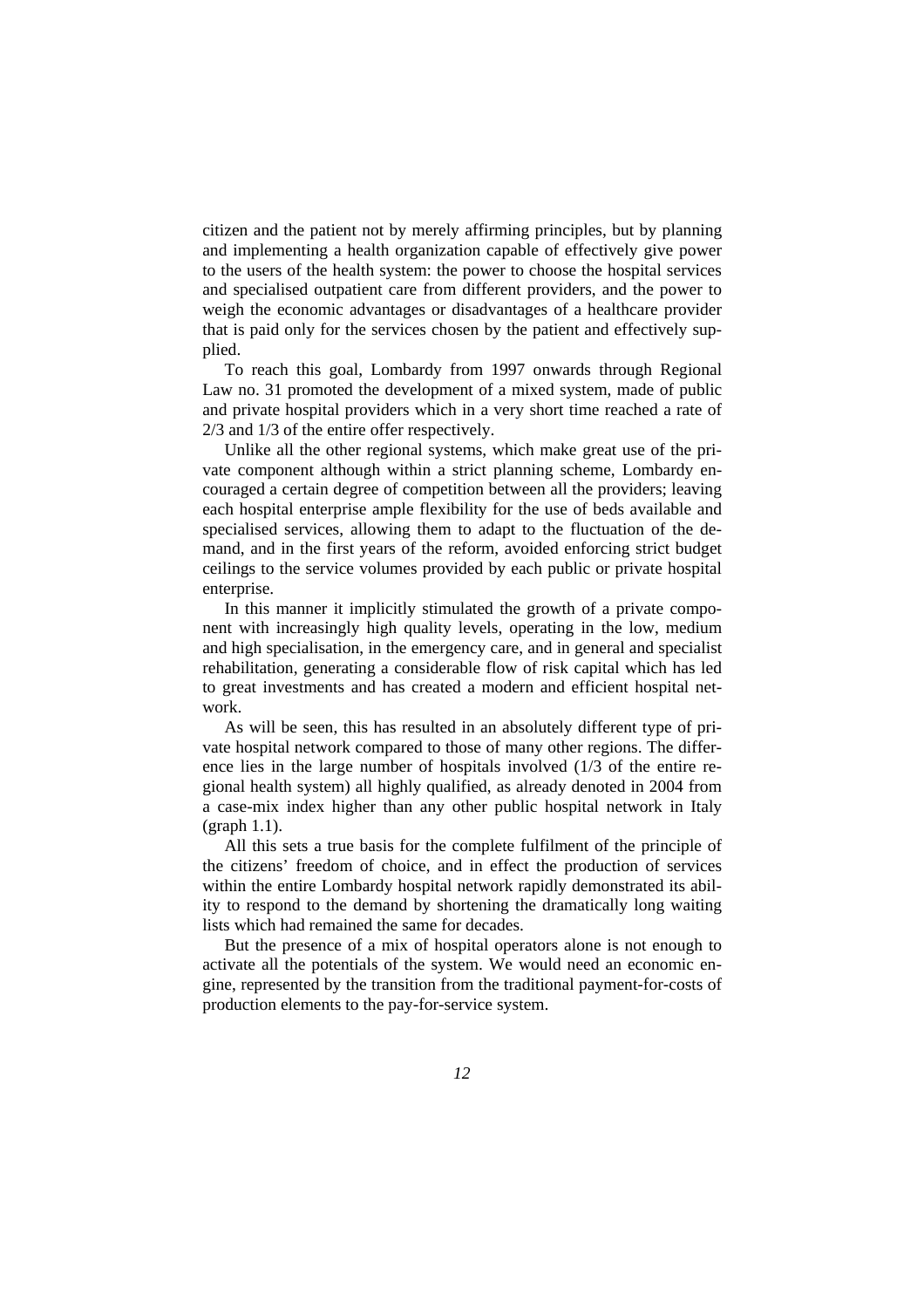

*13*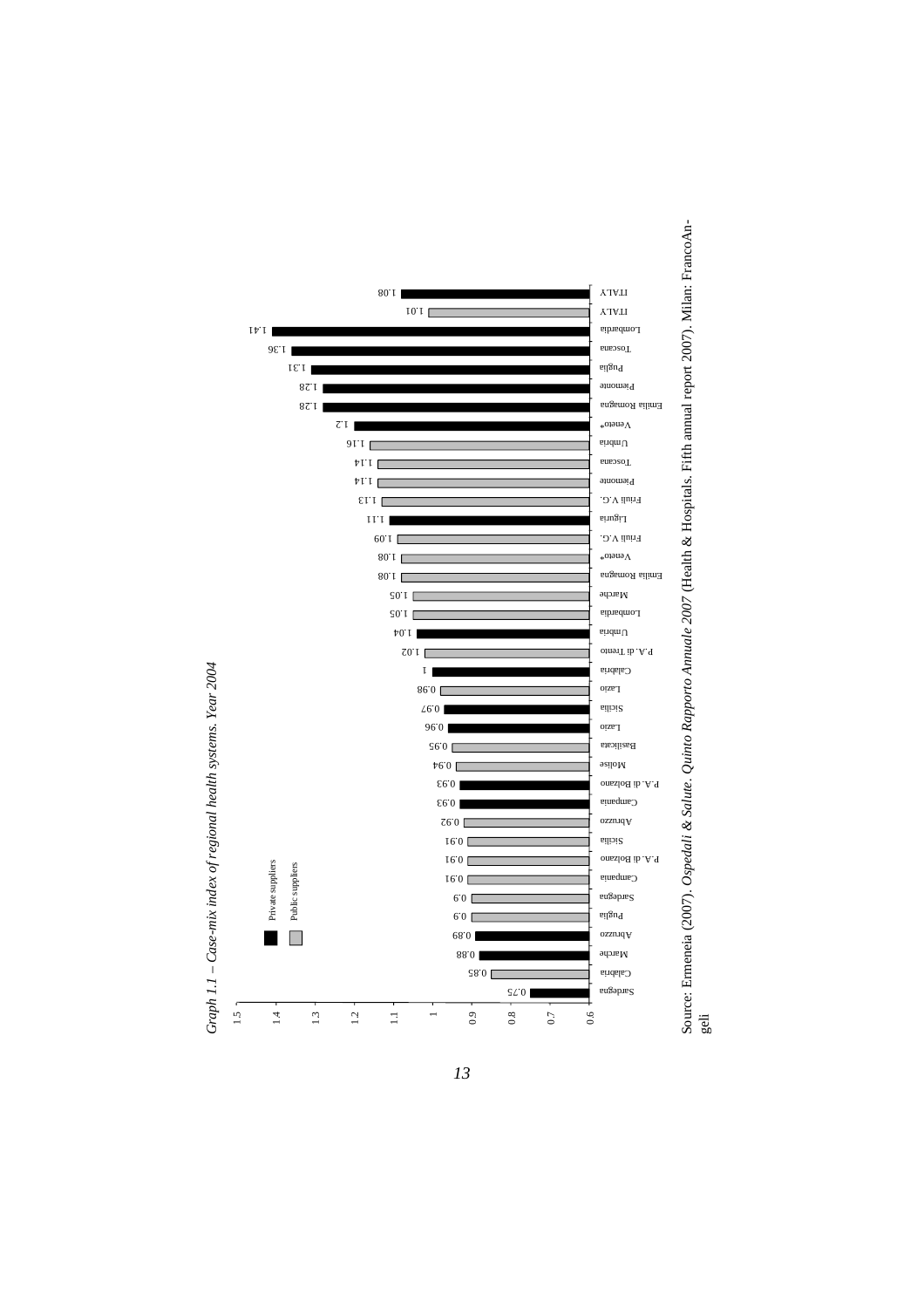The hitches of the pay-for-costs system have been widely analysed in our country since the '80s. They highlighted the absolute need for a radical change.

In fact, the pay-for-costs system, the so-called "*pié di lista*" (reimbursement of out-of-pocket expenses based on the submission of an expense account), of public hospitals tends to increase their own expenses without producing a proportional increase in quality and quantity of services provided, resulting in the increase of expenditures and waiting lists.

Even if today not all remember, in the '80s there were numberless journalistic analyses of the damages wrought by out-of-pocket reimbursement.

The best way to escape from the vicious cycle of increased expenditures without a proportional increase of services, as experienced in all of the developed countries, is by paying fair tariffs only for services effectively rendered, forcing the hospitals to make themselves appealing to patients and at the same time avoid overspending.

Actually this evolution was not the product of the Lombardy reform, but was already hypothesized in the reform that started in the '90s endorsed at national levels by the Amato Government with the Legislative Decree 502/92 and 517/93.

These laws therefore implemented the system of payment-for-services in Italy, adopted from the USA system based on the DRGs; and incidentally, it would be important to remember that our country anticipated an evolution which would have developed more than ten years later in very important European health systems such as those in France and Germany.

Lombardy's merit consists in being the first in Italy to apply the same tariff system to all the public and private healthcare providers, even if today the public component still has not reached the efficiency levels of the private one and continues to require the levelling of its annual operational deficits.

Precisely because of this, the constant comparison between the private sector which offers more complex services at significantly lower prices and the public component is a fundamental stimulus to improving the services of the public providers.

Lastly, we must remember that to pursue utmost excellence, a health system cannot do without adequate investments in the field of scientific research, and the Lombardy example confirms its validity in this sense.

It would suffice to note in graph 1.2, that 42% of all the Italian Scientific Institutes for research, hospitalisation and healthcare (IRCCS) are located in Lombardy and 72.5% of these are represented by private facilities (graph 1.3).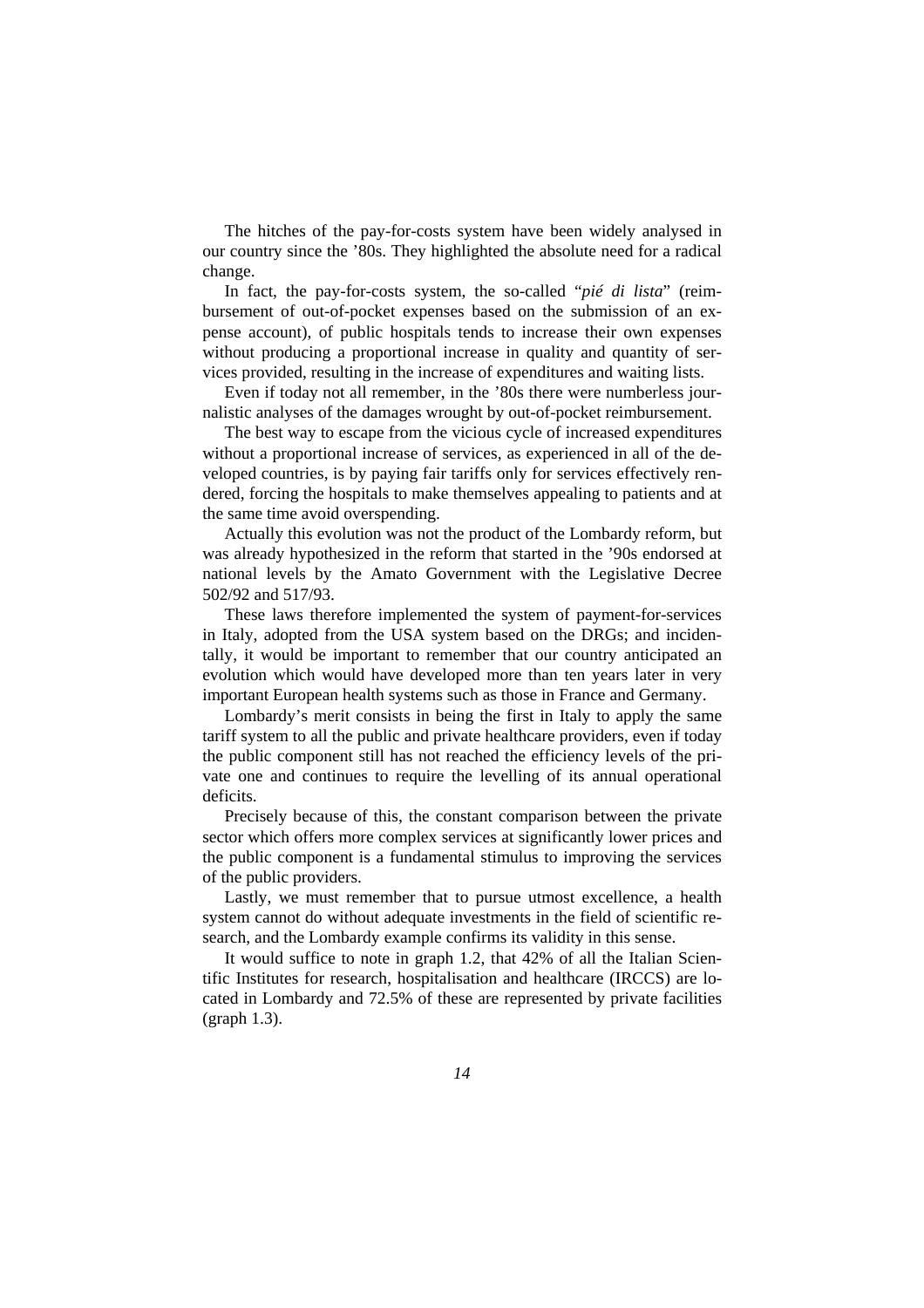



 $15$ 

Source: Ministry of Health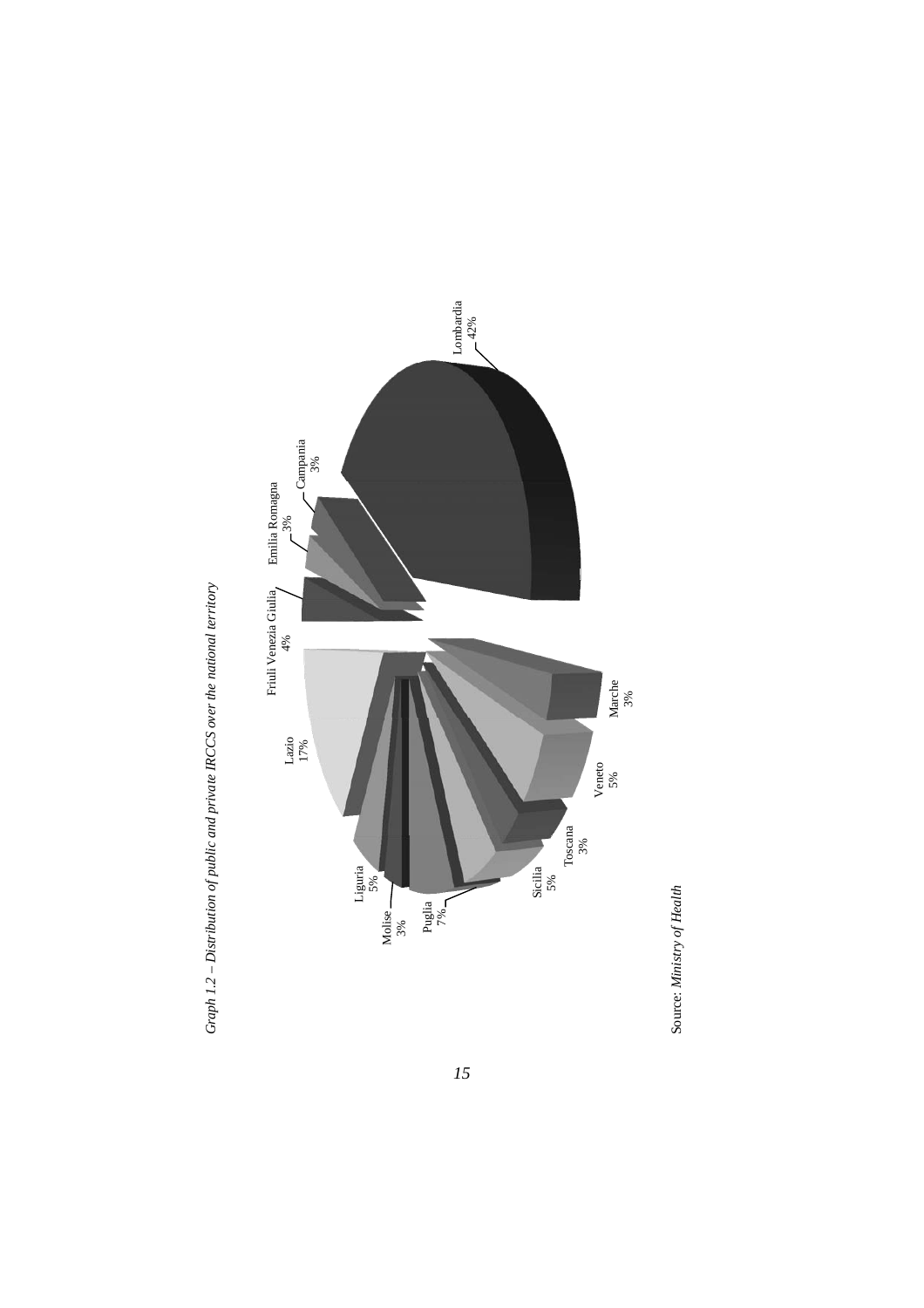



*16*

Source: Information System of Lombardy Region, 2009 Source: *Information System of Lombardy Region, 2009*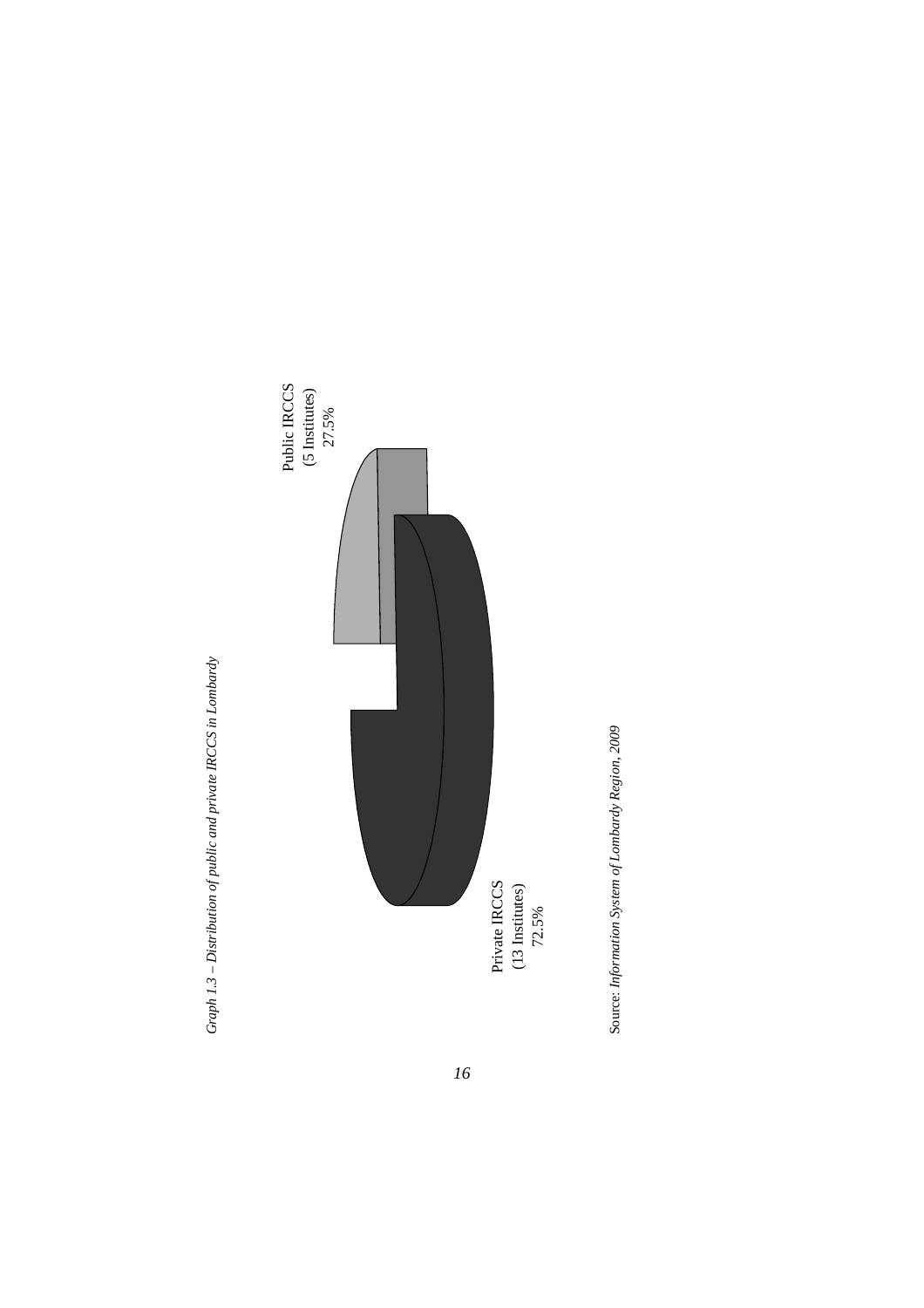*Such a clear-cut reform policy, which in some measure contains in itself revolutionary elements with respect to the "Beveridge" system adopted in the whole country, could not but instil a strong and hostile resistance.* 

Beyond all the ideological oppositions, it is evident that the concrete achievement of a health system centred on the citizen's free choice and the presence of a high quality and strong private healthcare providers contrasts with preset interests (professionals, trade unions, financial institutions), limits the field of political discretion and power of bureaucracies, and obliges greater transparency and disclosure in a system that is traditionally non transparent and closed up in itself.

The most frequent criticisms focus on the possible offer of non-essential services and of probable opportunistic behaviours, whereas single episodes of medical malpractice often attract the exasperated attention of the media. This does not occur for similar cases in the more conservative regions.

Though it is evident that a perfect health system does not really exist, we must stress that it is precisely this pluralistic characteristic of Lombardy's health system that allowed the development of a control system and widespread clinical governance without equal in the other Italian regions.

Although no effort was made to carry out a reliable scientific debate, we can see from the case-mix values given in graph 1.1 that the adequacy levels reached especially by the private hospitals of Lombardy are by far the highest in the whole country, an inevitable fact on the other hand, considering the selective pressure they undergo.

As we said, unlike the other regions, Lombardy made use of competition between providers to develop its own hospital system. This move, particularly criticised by the supporters of centralised health systems set on a strong state-controlled scheme, however developed in a highly progressive way.

In the first two years of enforcement of the Regional Law no. 31/97, competition among all the providers of the region was extensive, but later narrowed down to the territorial areas of each *ASL*. From 2003 onwards it practically disappeared, with the imposition of a maximum ceiling for activities of each public or private Hospital Enterprise.

This decision which critics interpreted as a demonstration of the presumed failure of Lombardy's reform was actually adopted with the approval of all the healthcare providers, in the perspective of creating an adequate regional hospital offer that is more integrated between Hospital Enterprises and with the territory to ensure better continuity in assistance.

We have to acknowledge that results were substantially achieved, and in addition, starting from 2005, they enabled the removal of the ceilings for a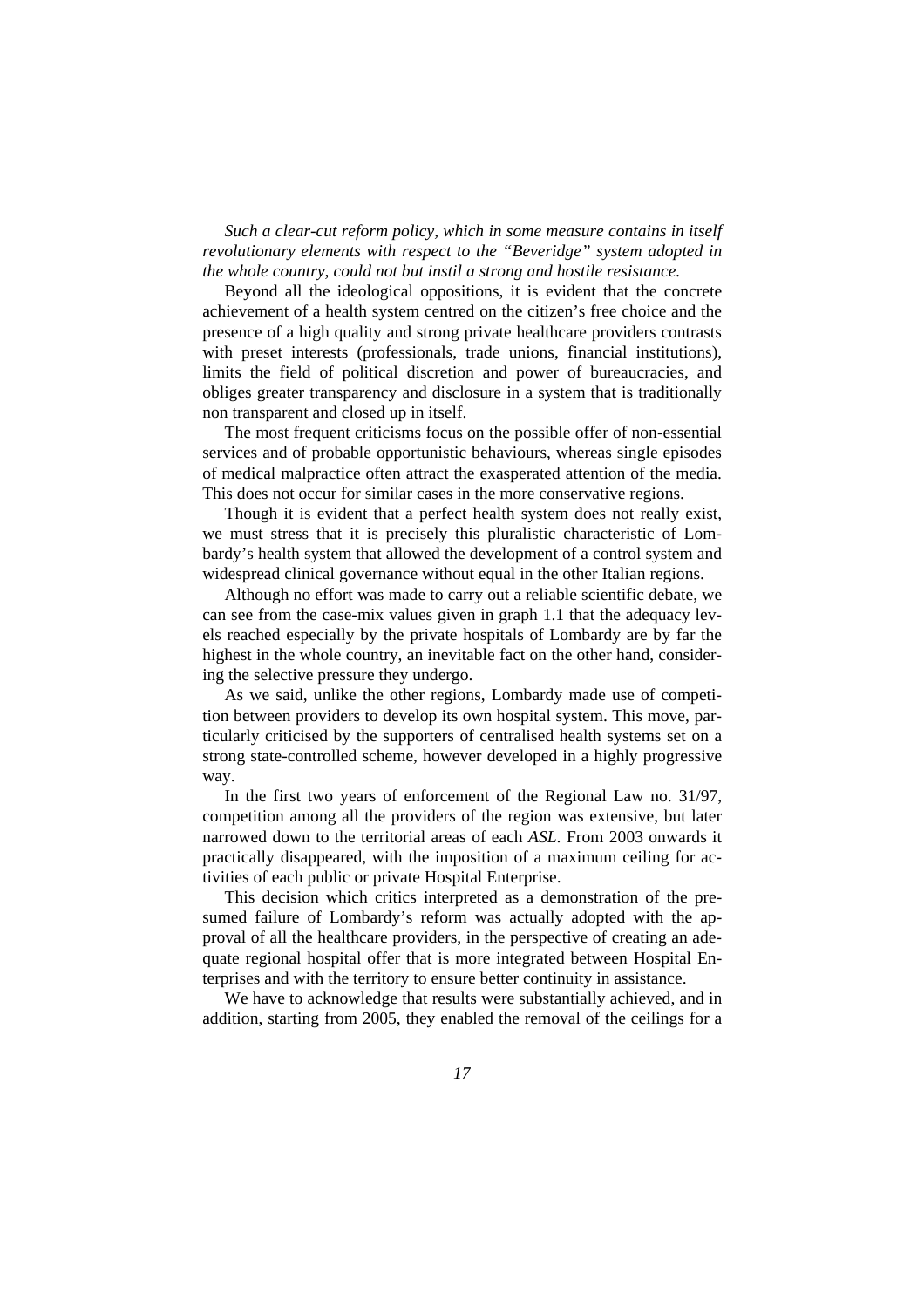series of important services, from emergency care to oncologic surgery, without having to jeopardise the economic stability of the system.

*The Lombardy Hospital network today is a great organization substantially lodged in its fundamental components, economically balanced, composed of public and private elements not subject to changes, and with the tendency to deliver less specialised hospital services with ever increasing adequacy.* 

If this trend continues in the next few years, even important resources may be freed and invested in quality, technological and structural development, education, training and scientific research to best meet the future challenges and keep abreast with the best health systems of Europe and the world.

#### **Appendix – Regional Law of 11th July 1997, no. 31**

The Lombardy health system is the product of a complex and continuative legislative and administrative activity which concretely lays down innumerable provisions. The most important aspects, fundamental principles and elements, that are also symbolically more visible, are expressed in the well-known Regional Law of  $11<sup>th</sup>$  July 1997, no. 31: "Norm for regional health system reform and its integration with the social service activities".

Art. 1 summarises the most important aspects of the "Lombardy model".

#### Art. 1

#### (The general principles)

1. In respect of the dignity of the human person and of his or her constitutional right to healthcare, exercised according to the procedures provided by this law, and also through the citizen's freedom to choose, in conformity with the procedures established by regional and provincial health schemes, the Region will govern regional healthcare and social-assistance services establishing the basic principles to be used in:

- a) setting the territorial boundaries of the healthcare facilities;
- b) reorganising the network of hospital care structures;
- c) defining the functions and tasks of the Hospital Enterprises;
- d) promoting and favouring the integration of healthcare with social-assistance functions under the competence of local authorities. … (*omissis*);
- e) ensuring that the public institutions, the non-profit organisations and private citizens through their specific roles contribute to achieving the integration of social and healthcare services. Equal rights and obligations of public and private healthcare providers within regional schemes are therefore granted.